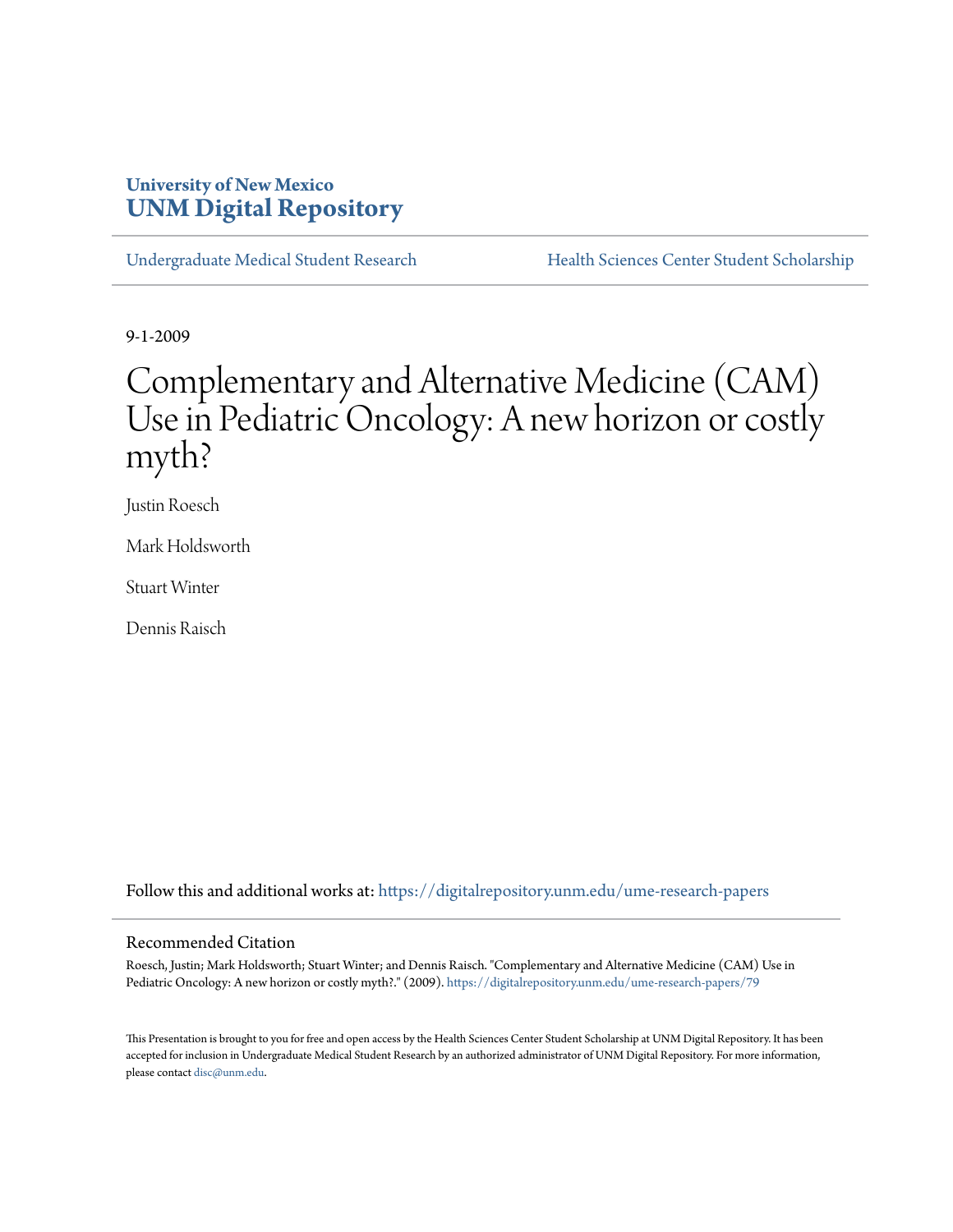# Complementary and Alternative Medicine (CAM) Use in Pediatric Oncology: A new horizon or costly myth?

Justin James Roesch, MSIV<sup>1</sup> Mark Holdsworth, Pharm D<sup>2</sup> Stuart Winter, MD<sup>3</sup> Dennis Raisch, Pharm D, RPh<sup>2</sup>

 $\overline{a}$ 

<sup>1</sup> University of New Mexico School of Medicine<br><sup>2</sup> University of New Mexico School of Pharmacy<br><sup>3</sup> University of New Mexico School of Medicine, Department of Pediatrics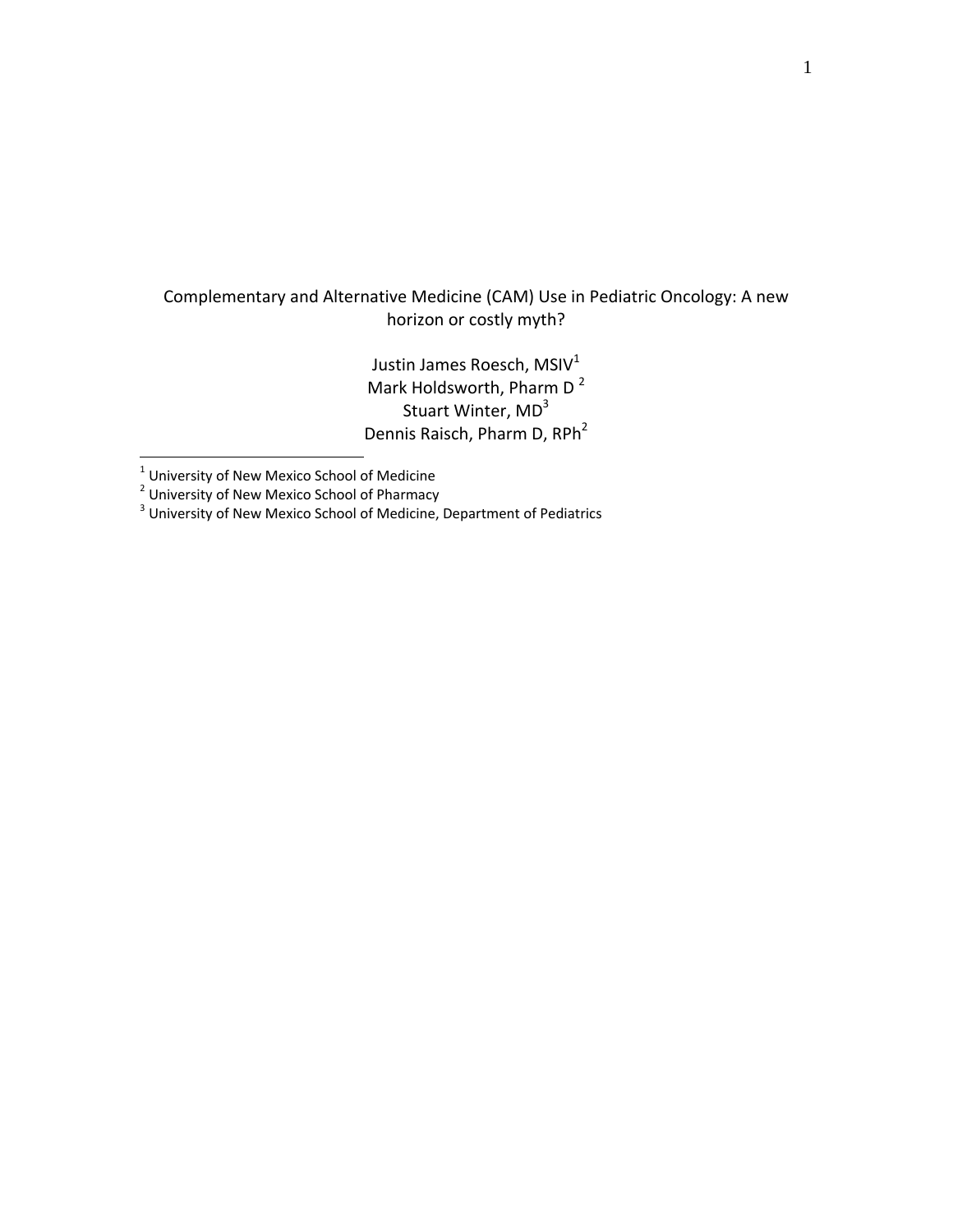Context: Complementary and alternative medicines (CAMs) are increasingly being utilized in the pediatric cancer population, despite unproven risks and benefits, and significant additional cost of treatment.

Objective: To identify the prevalence of CAM use and the most frequently utilized CAMs, and to examine the physiologic impact of CAM in pediatric cancer patients undergoing chemotherapy. Additional objectives included identifying the cost associated with CAM, and the rationale for CAM usage.

Design: Cross‐sectional study of 40 children, between 2 to 18, diagnosed with a malignancy of any kind between 2000 and 2008. Families completed a survey, including questions on demographics, utilization of CAMs, and any associated costs. Chart review was performed and Absolute Neutrophil Count (ANC) was trended during CAM use. Categorical data were analyzed using a Pearson's Chi‐square test with Fischer Exact Test. Student's t test was performed to evaluate association between CAM and ANC.

Results: The prevalence of CAM usage in our population was 54%. Patients frequently used anti‐oxidant vitamins and minerals for prevention of further illness 72.7% (p=0.001), and frequently used herbs and herbal teas for relief from treatment‐related symptoms 83.3% (p=0.004). Lower ANCs were found in patients using immune modulating juices (ANC average 1542, p=0.025) when compared to all other groups. Finally, 70% of patients and families spent between \$25‐120/month on CAM treatment.

Conclusion: CAM use is prevalent among pediatric cancer patients and is used primarily for alleviation of treatment related side‐effects and augmentation of immune status. However, there is considerable cost associated with treatment, and some therapies may be associated with lower absolute neutrophil counts during treatment.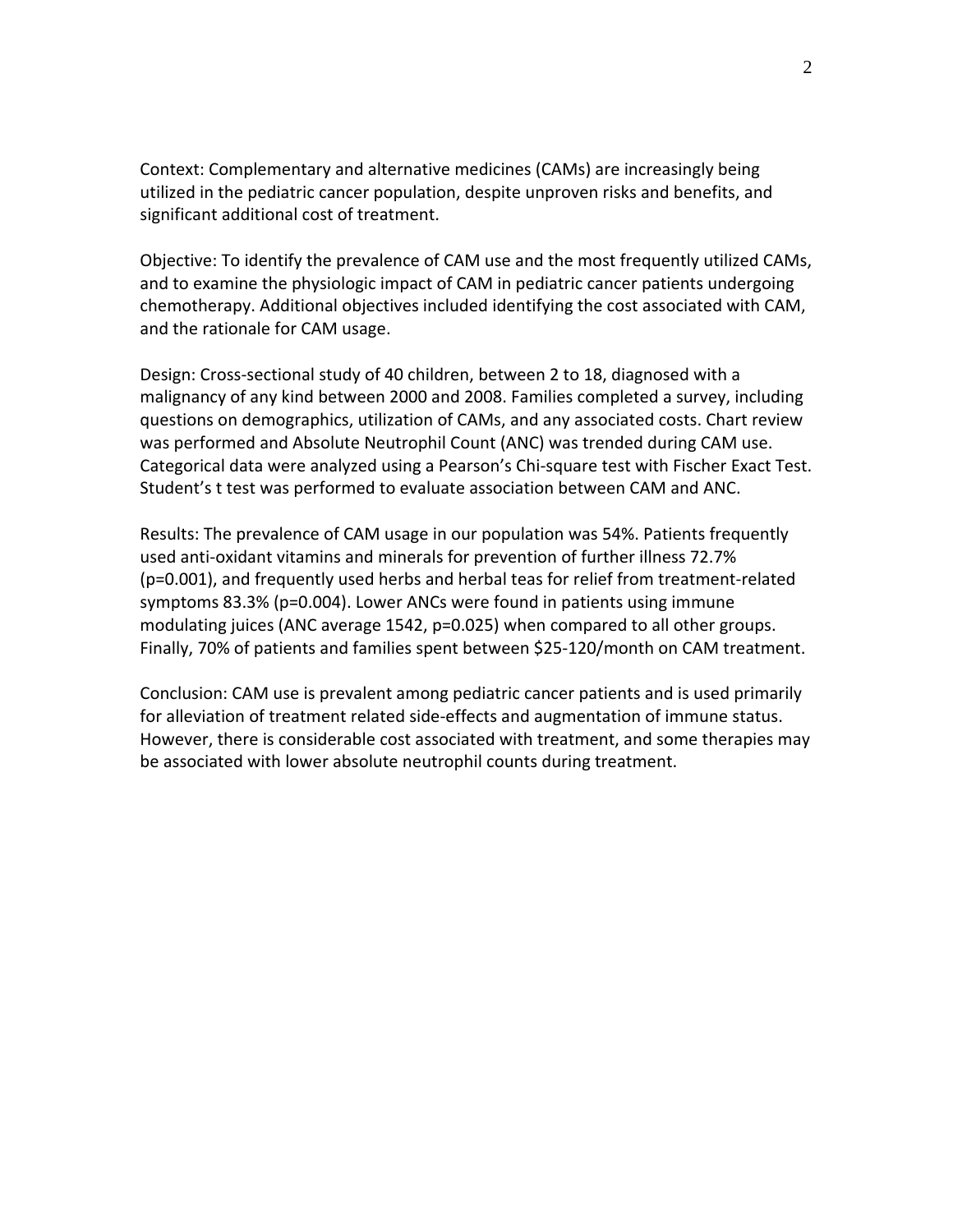### **Introduction**

Complementary and alternative medicines (CAM) have been increasingly utilized in the treatment of children with cancer during the past three decades.  $1,2,3,4,5$  CAMs encompass broad treatment categories, ranging from ingested botanical agents, to massage and acupuncture, and even include prayer and spiritual practices.<sup>6,7</sup> By definition, CAMs have scientifically unproven risks and benefits, yet patients are compelled to use them for a multitude of reasons.  $8.9$  Several factors make CAM use compelling. CAMs carry the designation of being derived from a 'natural' substance, and consequently are assumed to be safe.<sup>2</sup> Many CAMs are far less expensive than FDAapproved drugs, do not require a prescription, and therefore offer patients a greater degree of autonomy in using them for treatment effects . When a child is faced with cancer, parents sometimes provide CAMs to their children with the justification that 'everything possible is being done' to achieve a cure for their child.  $10,11$  Not surprisingly, many patients and their families utilize CAMs but do not disclose CAM usage to their physician, because they perceive that these therapies are not 'drugs' or because they fear reproach from healthcare personnel because such practices may be viewed as a form of non-compliance. $6, 12$  Nevertheless, many CAMs have pharmacobiological activities that may cause serious adverse drug events or drug‐drug interactions.

Despite the abundance of available CAM therapies and the prevalence of CAM usage, CAM therapies are not well regulated. Concentrations of active ingredients can vary greatly from product to product, a practice that can obscure the true incidence of specific side-effects.<sup>13</sup> While most CAMs are not associated with toxicities, several have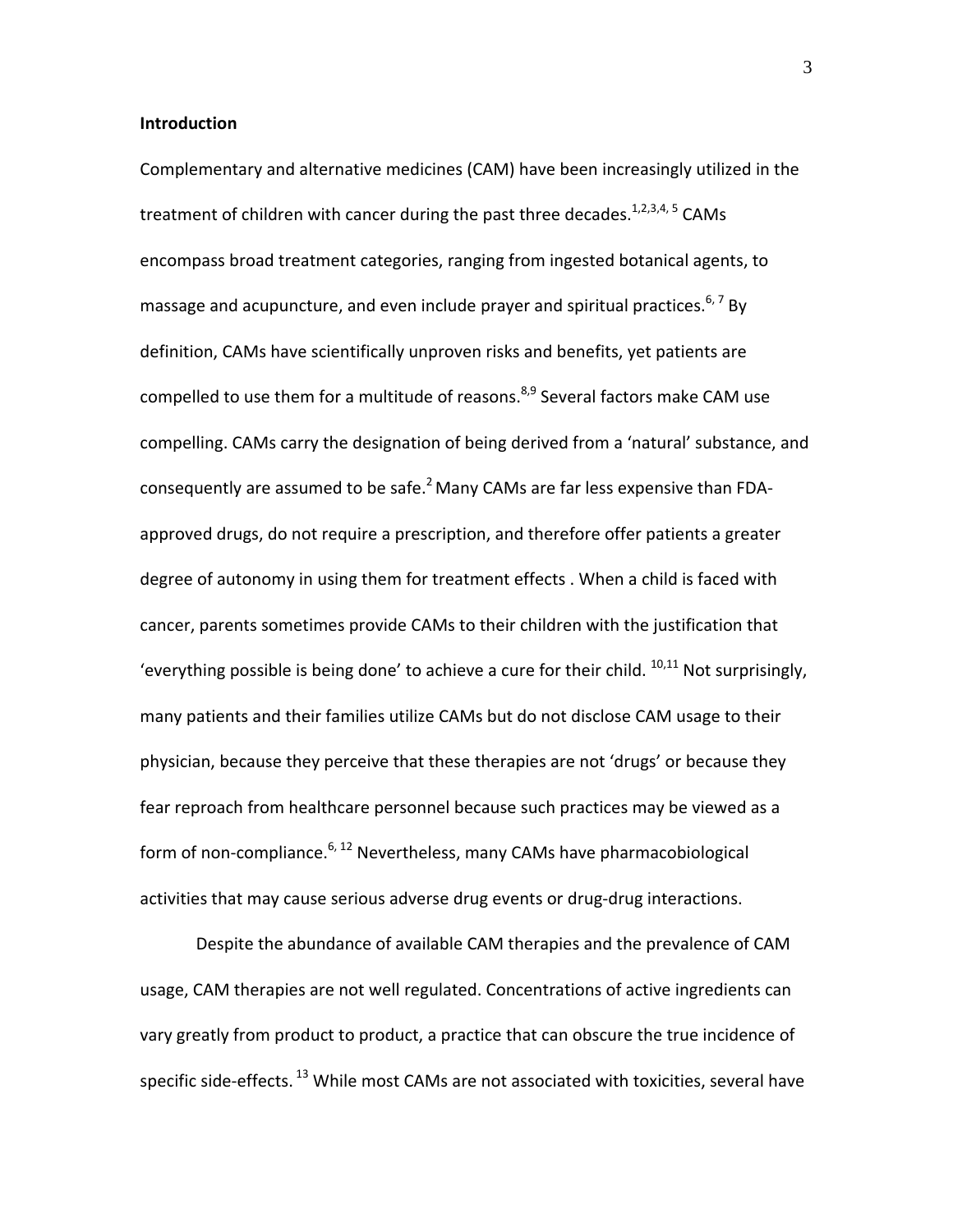been associated with serious adverse events that have lead to bleeding disorders, hypertensive crisis, and coronary ischemia. Even simple herbal infusions have been linked to fatal gastroenteric, hepatic, and nephrotoxic episodes.  $^{14, 15, 16}$  Other herbal preparations contain high levels of contaminants such heavy metals, fungus, and bacteria. <sup>17,18</sup> Less obvious to the cancer patient are instances where CAMs may result in up‐regulation of CYP3A4, resulting in chemotherapy inactivation, or may enhance the expression of ATPase Binding Cassette (ABC) protein‐mediated drug efflux, leading to reduced anti-cancer effects.<sup>19,20,21,22, 23</sup>

Recent investigations have shown that anti‐oxidant supplements can attenuate the cytotoxic effects of cylcophosphamide, vincristine, methotrexate, and cytarabine; drugs which derive at least part of their effect by generating reactive oxygen species.<sup>24</sup> Used in conjunction with these agents, high‐dose vitamins, minerals, and related CAMs may limit the ability of drugs that are commonly used to treat pediatric malignancies.<sup>25</sup> By reducing the effectiveness of cytotoxic therapy against cancer cells, these CAMs may lead, in theory, to relapse as a serious adverse event.<sup>26, 27, 28, 29, 30, 31</sup> On the other hand, CAMs that diminish myelosuppresion, mucositis, and chemotherapy‐associated cachexia might enhance a patient's compliance with FDA‐approved chemotherapeutic agents.

A number of studies have assessed CAM use in children with cancer, and have shown that despite the prevalence of CAM use in the pediatric cancer population, it is still unclear whether these therapies deserve a place in the treatment of cancer.<sup>32</sup> This fact is important when considered alongside of the economic burdens associated with CAM use, which may total up to \$250/year for therapies which may have limited or even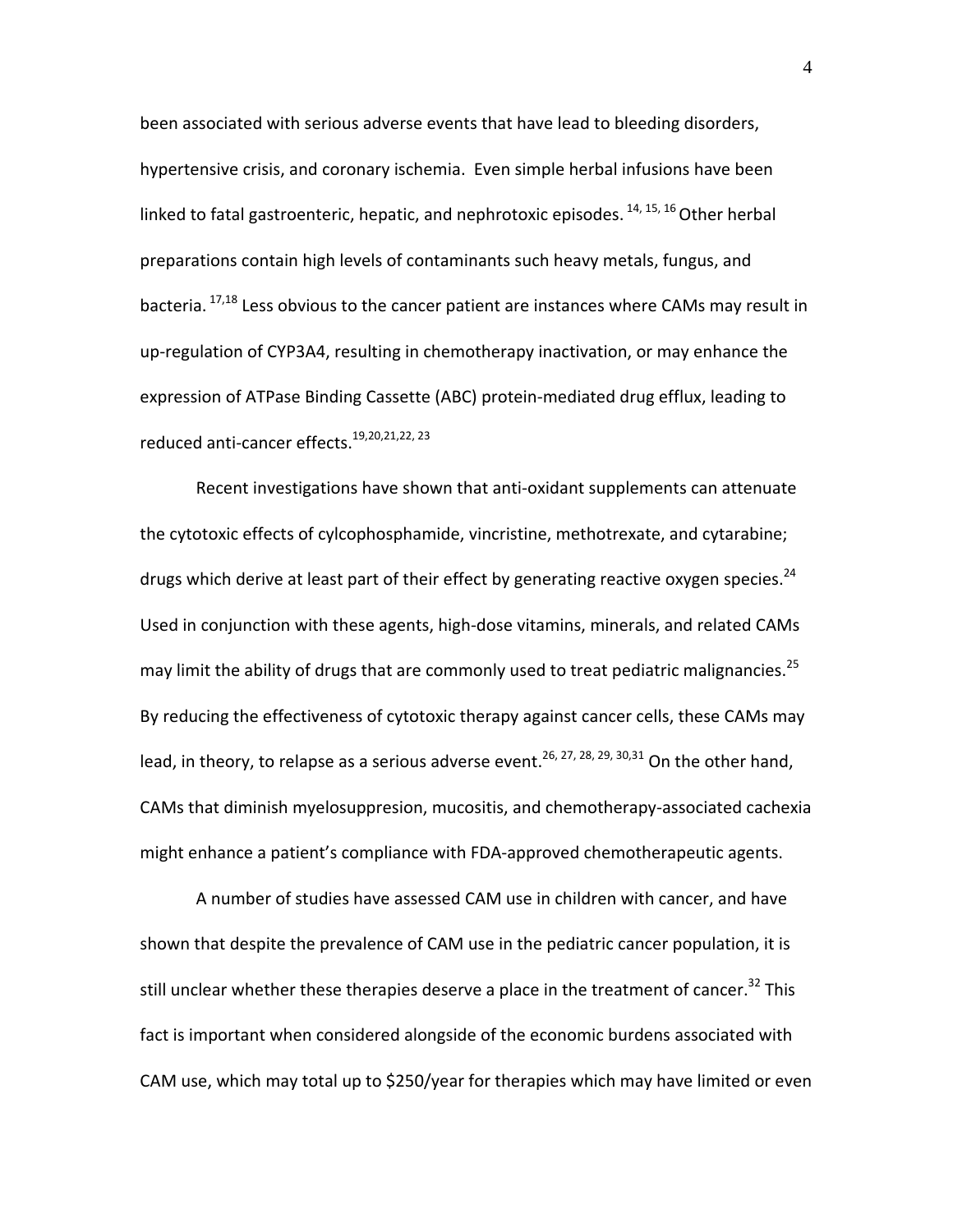deleterious impact on overall disease course.<sup>33,34</sup> While a number of studies have provided important insights into the use of CAMs for children receiving chemotherapy, it remains unclear whether correlations exist between chemotherapy‐associated toxicities and specific CAM selection, precise costs associated with CAM use, or whether CAM usage might impact hematopoietic function. To address these concerns, we performed a cross‐sectional survey of a population of patients at the University of New Mexico. We found that CAMs were frequently utilized in our pediatric cancer population, and were associated with a significant impact on a number of biological and economic outcomes associated with a cancer treatment course.

#### **Patients and Methods and Survey Instrument**

We performed a cross‐sectional study of 40 children and young adults who were between the ages of 2‐19 and diagnosed with a malignancy of any kind between 2000 and 2008. Inclusion criteria included the provision of written, informed consent in accordance of institutional guidelines (HRRC #07‐131) and had a parent who could read/speak English, or who could themselves (if 17 years of age or older) read/speak English. Patients were treated on a variety of studies sponsored by the Children's Oncology Group, or as supported in the written literature as best clinical practice. Study participants received cancer treatment for a minimum of 8 weeks before being recruited for participation in a short survey (see Appendix I). Our 10 question survey included questions regarding demographic data, utilization of CAM, and in relevant patients, the costs associated with CAM use. For the purposes of a chart review, all patients were assigned a unique identification number.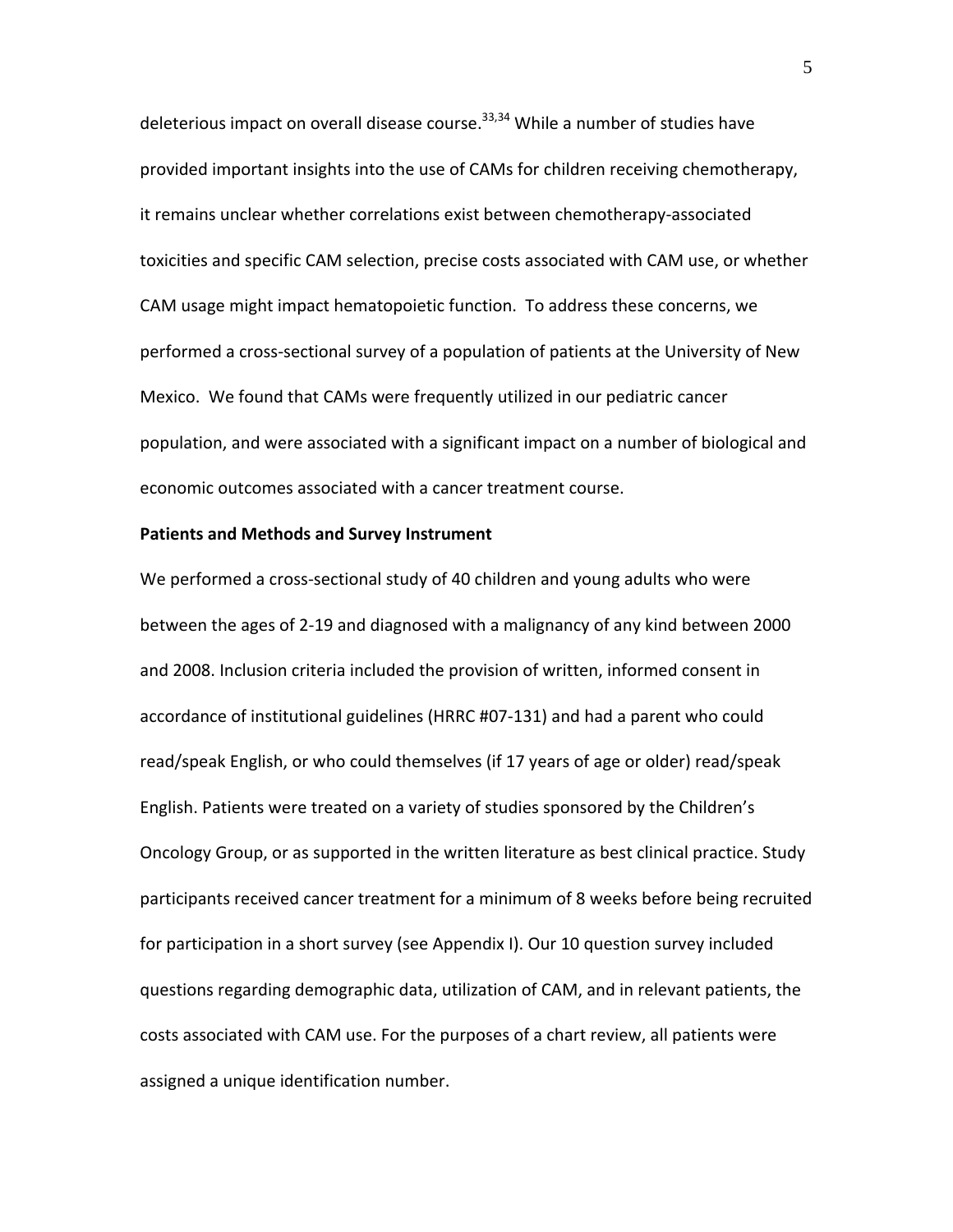## **Stratification and Chart Review**

Data were stratified based on reported CAM usage (use vs. non‐use), type of cancer, and age (0‐4 yrs, 5‐11 yrs, 12‐18 yrs) if applicable. For correlative purposes, in patients having acute lymphoblastic leukemia, all annotated data was correlated with mean absolute neutrophil counts (ANC) during maintenance phase of therapy. In order to adjust for differences in age, diagnosis/stage, and use of cytokine stimulation, the ANC was recorded for each patient at the start of treatment then every two weeks until the first 8 weeks of chemotherapy had been completed. Subsequently, data from patients who continued to receive cytokine treatment was collected on a monthly basis ± 2 days until the end of treatment.

#### **Statistical Methods and Data Analysis**

To facilitate uniform statistical interpretation the study team created five categorical designations into which each CAM Therapy could be assigned (Table 1). The categories were based upon 1) type of modality and 2) proposed mechanism of action of that therapy. Statistical analyses were performed to compare prevalence of CAM use according to type of modality. Categorical data were analyzed using a Pearson's Chi‐ square test with Fischer Exact Test for data sets where  $1/5<sup>th</sup>$  or more of the cells of a table were sparsely populated (cell value < 5). Alpha was set at  $P \le 0.05$ . Likewise, Pearson Chi‐square test was used to evaluate potential associations between Reasons for Use and Costs. To evaluate relationships between CAM usage according to age and the Absolute Neutrophil Count (ANC), Student's t test were performed.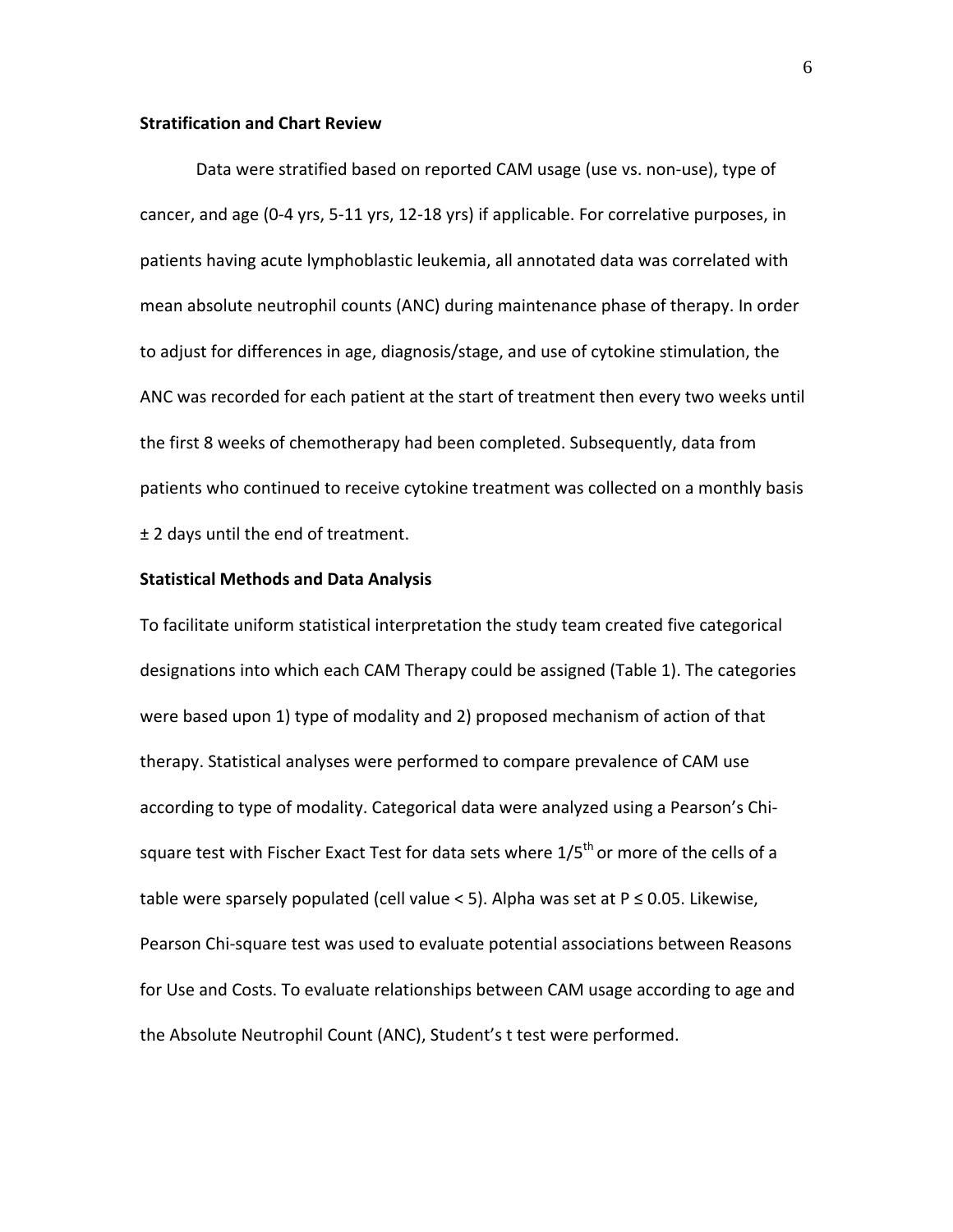#### **Results**

Over the course of 18 months, we identified 40 patients who responded to our survey questionnaire. Among the patients studied, 62% were boys and 38% were girls who were affected by a variety of cancers (Table 1). Ages ranged from 2 to 18 years of age. Based on responses to the survey, questions, 39 were eligible for complete analysis. Four of the 39 patients did not complete the sections of the survey specifying type of CAM modality and associated costs, and were therefore excluded from those respective portions of the data analysis. The remaining 35 were eligible for Absolute Neutrophil Count (ANC) comparison based upon 1) assenting to ANC review and 2) presence of complete medical records.

Approximately 54% of all respondents reported CAM use during at least a one‐ month period during their cancer treatment. As a consequence of our finding, a high prevalence of CAM usage in our patient population, we next investigated which substances were most commonly used and the justifications for their use (Figure 1). Multiple respondents (n=6) used more than one CAM modality. In these instances, we analyzed multiple CAM exposures as separate incidences. The most frequently cited reasons for CAM use by patients, in descending order of occurrence, were to prevent further illness, to relieve treatment‐related toxicities, and to provide relief from cancer‐ related symptoms.

Our survey results revealed that most botanical CAMs possessed known anti‐ oxidant effects. In addition, a number of respondents cited using minerals, immune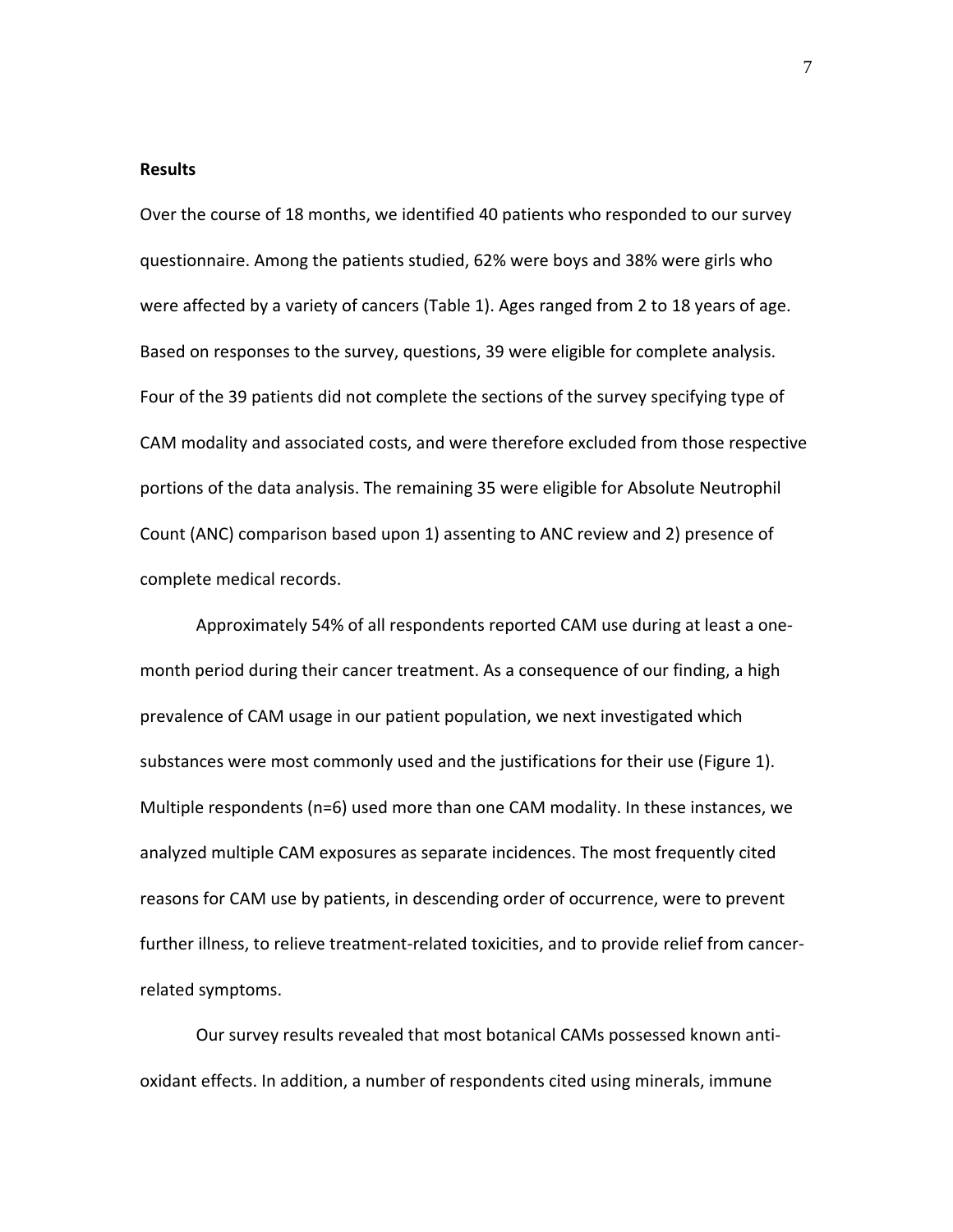modulating juices, herbs and herbal teas, which have also been reported to have anti‐ oxidant effects. $24-31$  Therefore, we next sought to identify potential correlations linking botanical CAM agents with the reasons why patients used them. We found statistically significant correlations between anti‐oxidant vitamin and mineral use in patients who used this class of CAM for the relief of treatment‐related symptoms (Chi‐Square Test p=0.041) and for prevention of further illness (p=0.001; Table 3). Furthermore, we found that the use of herbs and herbal teas were strongly correlated with our respondents who used CAMs to relieve cancer‐treatment related symptoms (p=0.004). Among the CAMs identified in our survey, we found a trend among respondents to utilize herbs and herbal teas to alleviate cancer‐related symptoms. Moreover, we note a trend to use immune‐modulating juices to prevent further illness (p=0.063). We found no statistical correlation with regard to use of CAM for specific cancer diagnosis or with age.

CAMs have been predicted to neutralize the effects of anti‐cancer therapy, and therefore in theory might increase the risk of relapse. Based on the investigations of Weijl et al. and others, we hypothesized that CAM would rescue patients from the effects of anti‐metabolite‐based therapy directed against ALL and other pediatric cancers. while there were clear statistical associations between reason for use and selection of CAM modality, there was no statistical correlation demonstrated with regard to use of CAM based upon the type of cancer diagnosis, i.e. leukemia and lymphoma vs. all soft‐tissue tumors. Moreover, there was no statistical correlation with regard to the subtype of CAM and diagnosis. Finally, there was no statistical correlation

8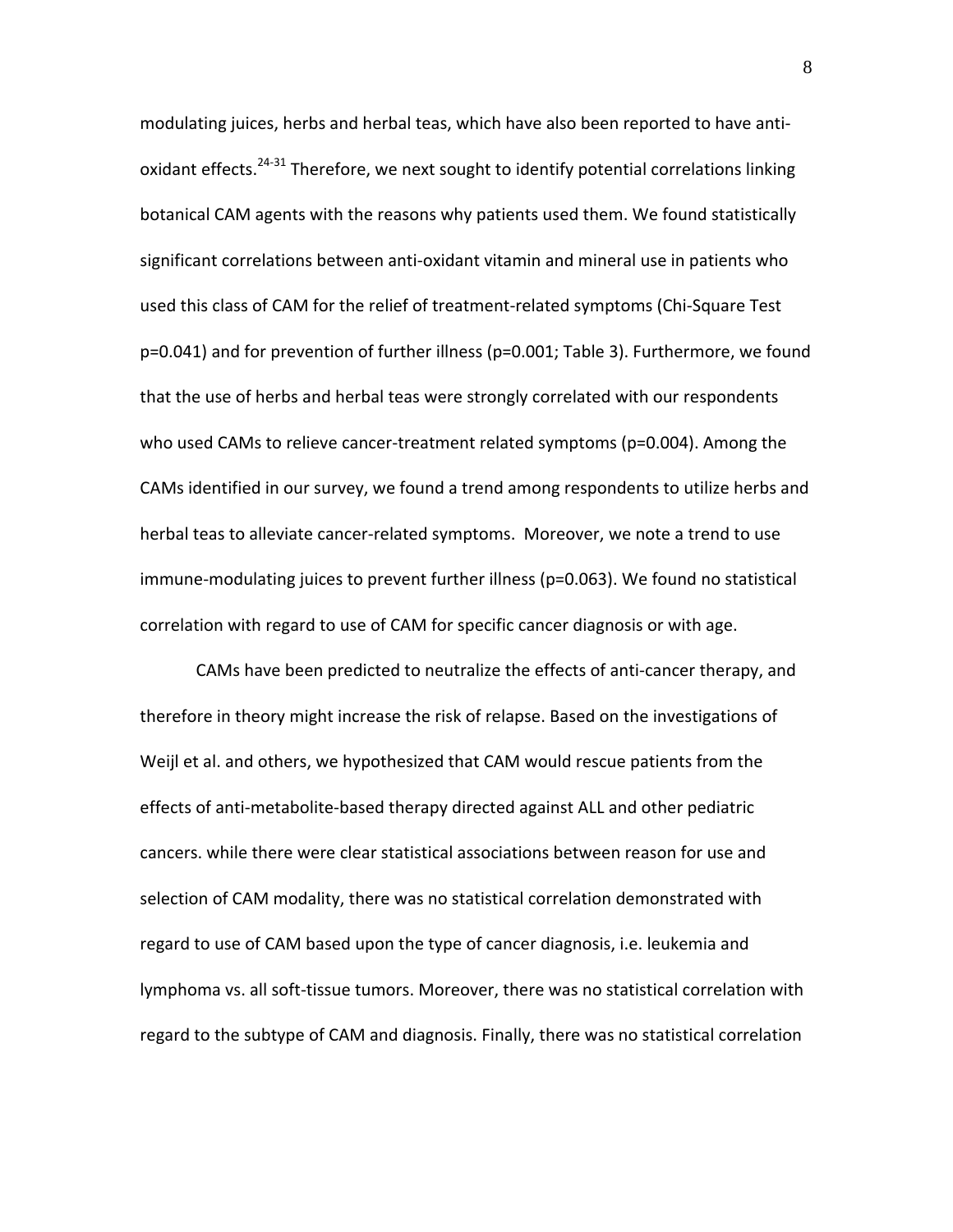with regard to age and use of a CAM, nor subtype of CAM modalities and age set (grouped as 0‐4, 5‐11, 12‐18 years of age).

Based on the investigations of Weijl et al. and others, we hypothesized that CAM would increase Absolute Neutrophil Counts in pediatric cancer patients due to the rescuing effects of anti-oxidants.<sup>24-26</sup> We collected data related to ANCs in CAM and non‐CAM users, as the neutrophil count is used to intensify or de‐intensify therapy in the maintenance phase of a number of ALL studies. While we found no statistical difference in ANCs between CAM users and non‐users, we found a trend between low ANC and the utilization of immune‐modulating juices in our respondents who used CAMs.

To better understand the economic burden of CAM usage, we next assessed costs associated with their use. We found 23.5% reported spending between \$1‐5 per week, 32.5% spent between \$6‐10 per week, 17.6% spent between \$21‐30 per week, and another 23.5% reported spending in excess of \$30 per week. Among specific subcategories of CAM users, 72.6% of those utilizing Anti‐Oxidants and Minerals spent between \$6‐20 each week. For patients and their families using immune modulating juices, 66.6% reported spending >\$30 each week. Despite these costs, 21 of 27 respondents (77.7%) indicated an interest in learning more about CAM. These responses were often accompanied by personal annotations suggesting an interest in the topic (see Discussion). Interestingly, 38% of respondents who wished to learn more about CAMs reported that they had not used CAMs in treatment of themselves/their child during cancer treatment course.

9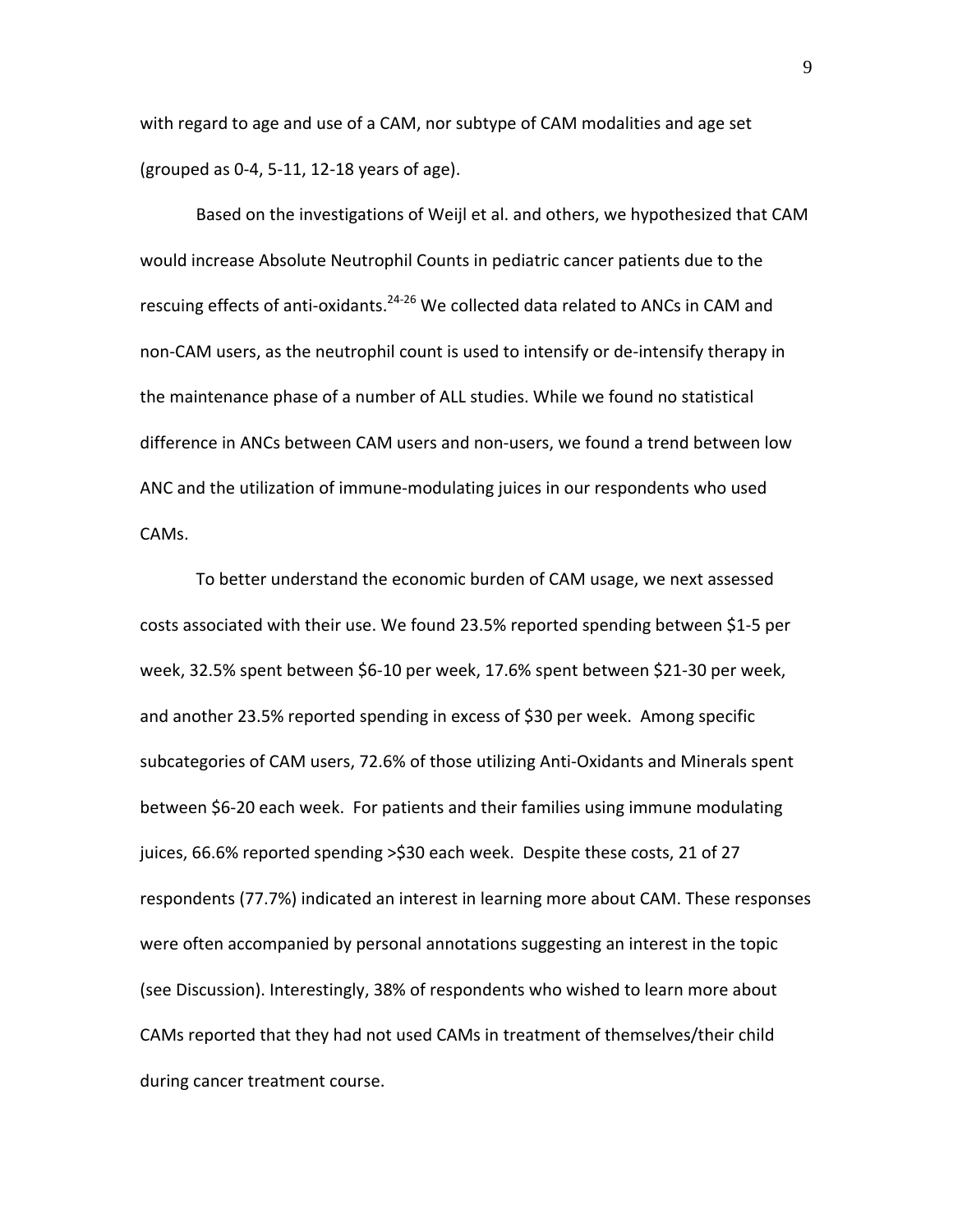## **Discussion**

Dose‐intensified multi‐agent therapy has achieved considerable increases in survival rates for children and young adults who are treated for cancer. While often forgotten or not assessed, patients and their families often rely upon CAMs to help them through a treatment course.<sup>3-8,10</sup> Because of the frequency which CAM use has previously been demonstrated, and because CAMs can affect chemotherapy, we assessed CAM usage in a single‐institution study. In our survey of 40 patients, we found that CAM was utilized by over half of our respondents. We discovered that patients and their families utilized anti-oxidants, vitamins and minerals, and herbs/herbal infusions to control treatmentrelated symptoms and to prevent additional treatment‐related toxicities. Despite the unproven risks and benefits of CAMs, we also found that patients and their families were willing to spend more than \$500 annually for these products. We were surprised to find that, in contrast to our initial hypothesis, patients using immune modulating juices had a comparatively *lower* mean ANC than non‐CAM users when receiving maintenance treatment for childhood cancer. Our results call for further investigation into the use, patient/parental justification, and biological effects of CAM among children and young adults who face a cancer diagnosis.

We found that more than half of our patients reported using CAMs in one form or another. In agreement with our results, Sencer, Kelly, and others<sup>3-5</sup> reported CAM usage between 36 and 84% in their studies of pediatric cancer patients.

We found that Anti‐Oxidant Vitamins and Minerals and Herbs and Herbal Teas were used most frequently in childhood cancer patients. Our results differed from the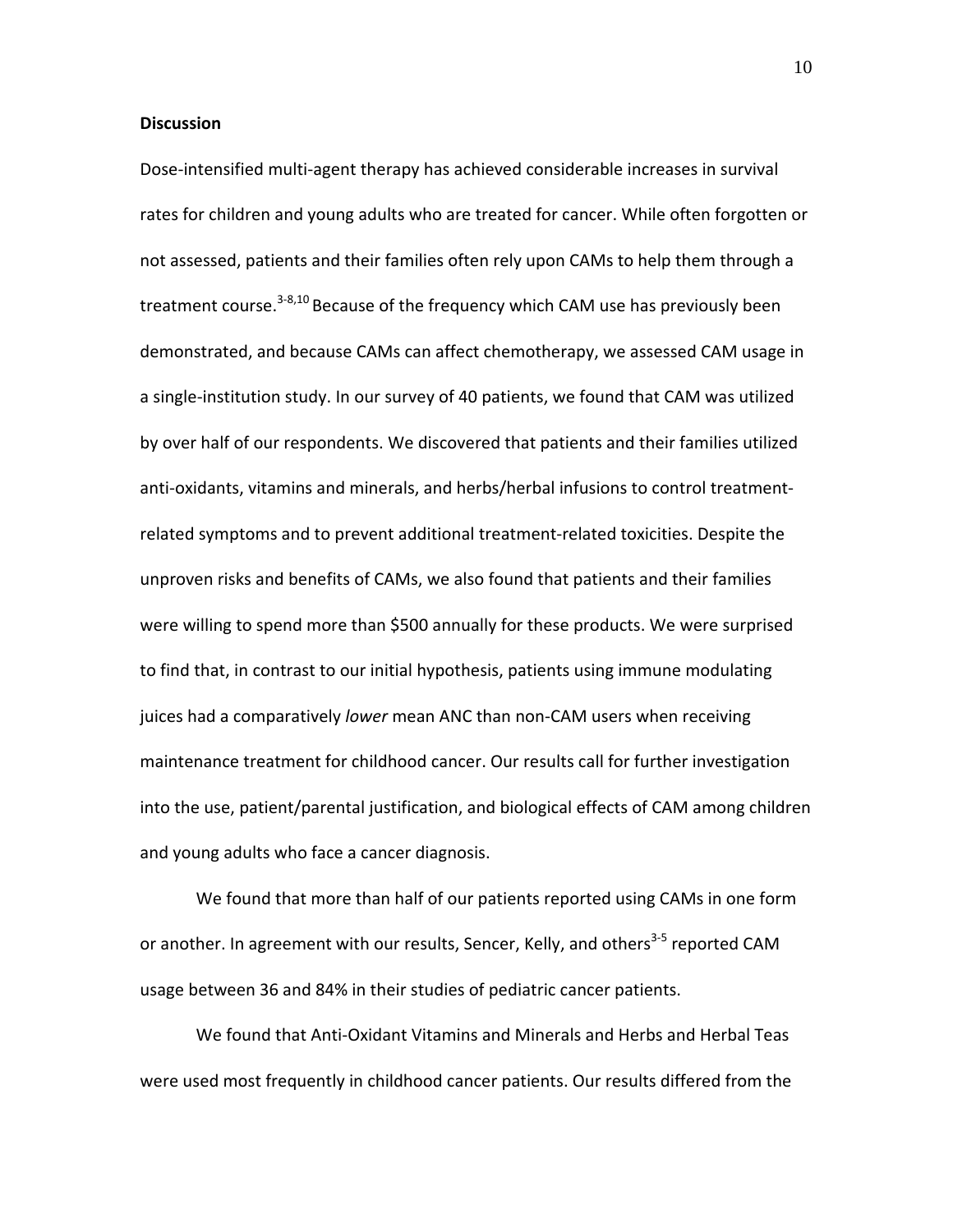results of Post‐White et al. who reported that the prayer was the most frequently used modality in this population (69.4%) followed by massage, vitamins, and supplement use. The primary reasons for CAM utilization in our study were for the relief of treatment‐ related symptoms as well as prevention of additional toxicities. While other studies including that of Post‐White have similarly found that the primary reason for CAM use was to manage side effects, secondary reasons for CAM use in other studies included feeling more hopeful and coping with emotional effects of cancer. Our results suggest that patients and families are using CAM not to treat cancer itself, nor to bolster emotional well-being, but to ameliorate the various side-effects of chemotherapy and to mitigate the risk of neutropenic illness.

The most interesting finding of this study was the impact of CAM on absolute neutrophil count. We had originally hypothesized that CAM would rescue the effects of chemotherapy, thereby increasing ANC. In contrast, we found that those using immune‐ modulating juices had lower mean ANCs when compared to both non‐CAM users and all other CAM users (Table 3). The difference in absolute neutrophil count (< $1.0x10<sup>3</sup>$ ) does not appear clinically significant; however this can't be substantiated without longitudinal data collection. We hypothesize that this correlation may reflect that this patient subset initially had low ANCs. Given relatively low ANC values, families may have elected to seek alternative methods for boosting neutrophil counts to help their children avoid neutropenic illness. This hypothesis is corroborated by the fact that these patients were more likely to use immune‐modulating juices to prevent further illness (Table 3). Among other CAM categories, there was no significant difference in ANC when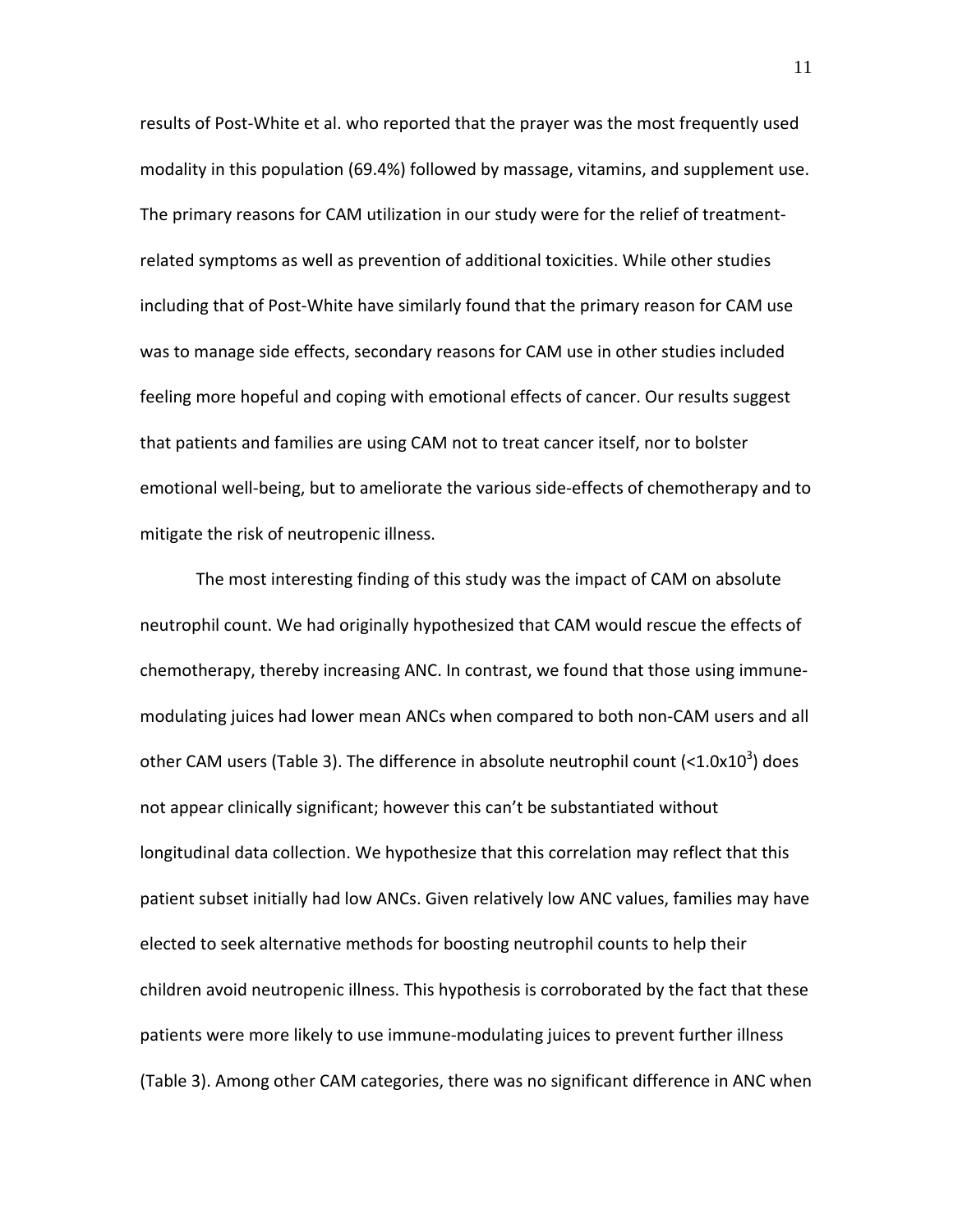compared with non‐CAM users. These data suggest that the medical community should seek to identify how complementary and alternative medicines may interact with chemotherapeutic regimens.

Cost associated with CAM use was similar to that noted by Kligler, Sapna, Alsawaf, and Jatoi, however when data were extrapolated over the course of a year or over the course of treatment, costs were substantially higher.<sup>35</sup> The specific types of CAM utilized and the reasons for utilization were different from those reported by Post‐ White et al. and Cheung et al..<sup>35,36</sup> Our results suggest further investigation into the role of CAM as an adjunctive treatment in cancer. We next investigated the cost associated with CAM usage. We demonstrated that 76.5% of patients who use CAMs can spend between \$24 and \$100+ a month. This average is more than twice the mean of \$27 previously suggested Alsawaf and Jatoi. When our data is extrapolated over the course of one year, patients may spend between \$300 and \$1500. If families elect to use the same CAM throughout the duration of treatment, some families may spend close to \$4000 for complementary and alternative therapies. These data are significant given the prevalence, cost, and unknown effects of CAM use. Further study is warranted to assess the cost/benefit outcomes in of CAM use childhood cancer patients over the course of treatment. An overwhelming three‐quarters of patients or patients' families wanted more information on CAM, even if they denied current CAM use. Among the subjective responses of patients and families were:

I'm glad this study is happening.

We would want to see more CAM added to chemo regimens.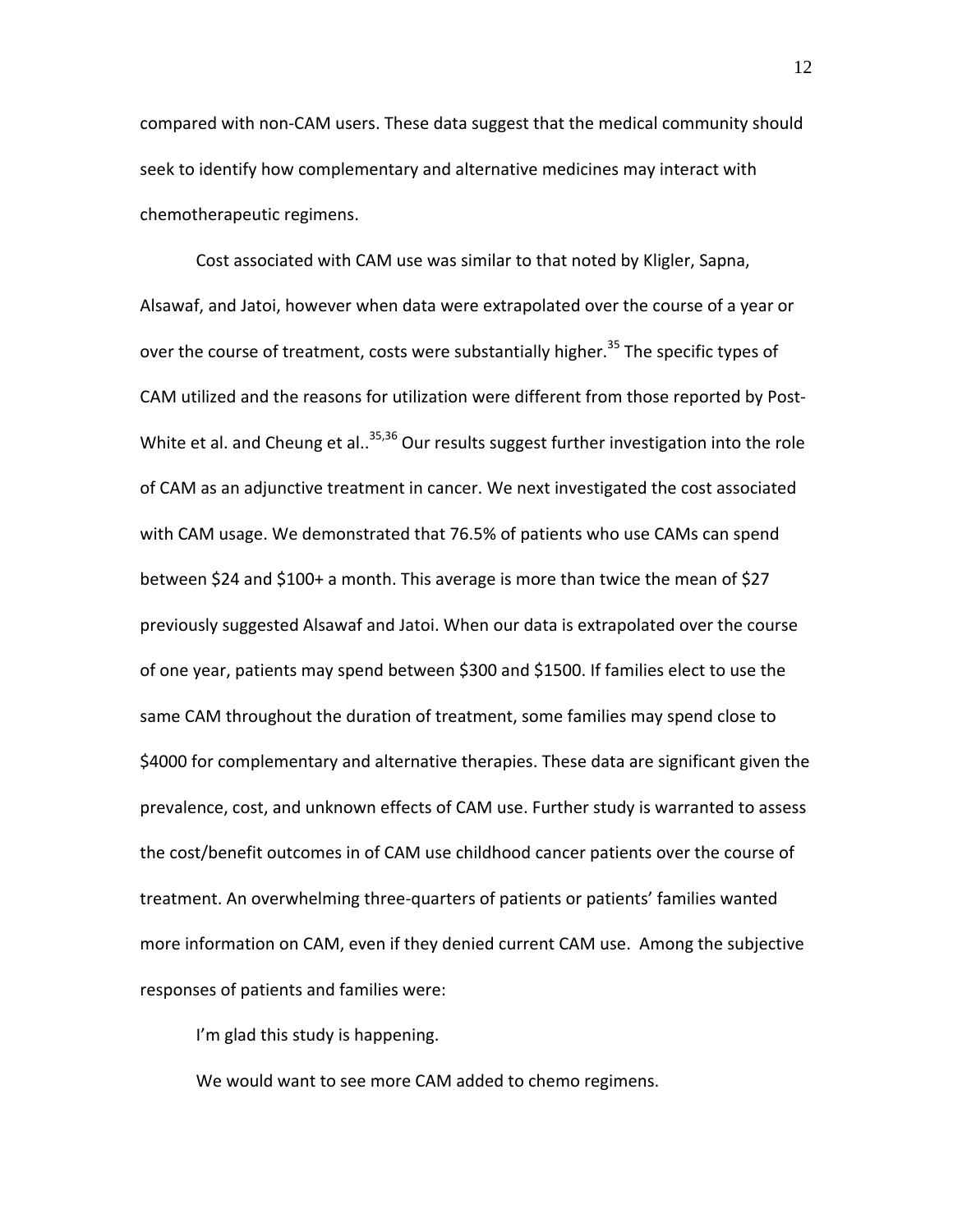What [other] therapies could be used?

I hope in the future that CAM will be part of the Chemo treatment.

### **Future Directions**

Complementary therapies are frequently being utilized in the treatment of cancer despite the high cost associated with these therapies. Moreover, CAM seems to have a physiologically important role in cancer patients. Therefore, future investigations would be invaluable in establishing: 1) What impact CAM has on cancer and cancer treatment? 2) Does the use of immune modulating juices impact hematopoiesis resulting in lower ANCs or are these juices harmless but costly adjunctive treatments? Finally, because CAM use 1) is prevalent 2) is frequently not disclosed to physicians and 3) possibly mitigates chemotherapeutic treatment, is CAM use a form of non‐compliance?

Secondly, Spanish‐speaking only families were not approached for participation in the study, primarily because the researchers could not have the survey or consent forms translated in time, nor could researchers explain, in full-detail the purpose and extent of the study. The exclusion of this population may have artificially decreased reported CAM usage, as these patients often use traditional folk practices including usage of alternative medicines from curanderos (healers) and yerberos (herbalists) alongside of traditional medical practices. In a study conducted in South Texas, with a population demographic similar to that in this metropolitan area, 58% of surveyed adult patients where using CAM.<sup>37,38</sup> It would be beneficial to include this patient population in the future to fully assess 1) what percentage of this population is using CAM 2) what CAMs this population is using and 3) if they are different from mainstream CAMs.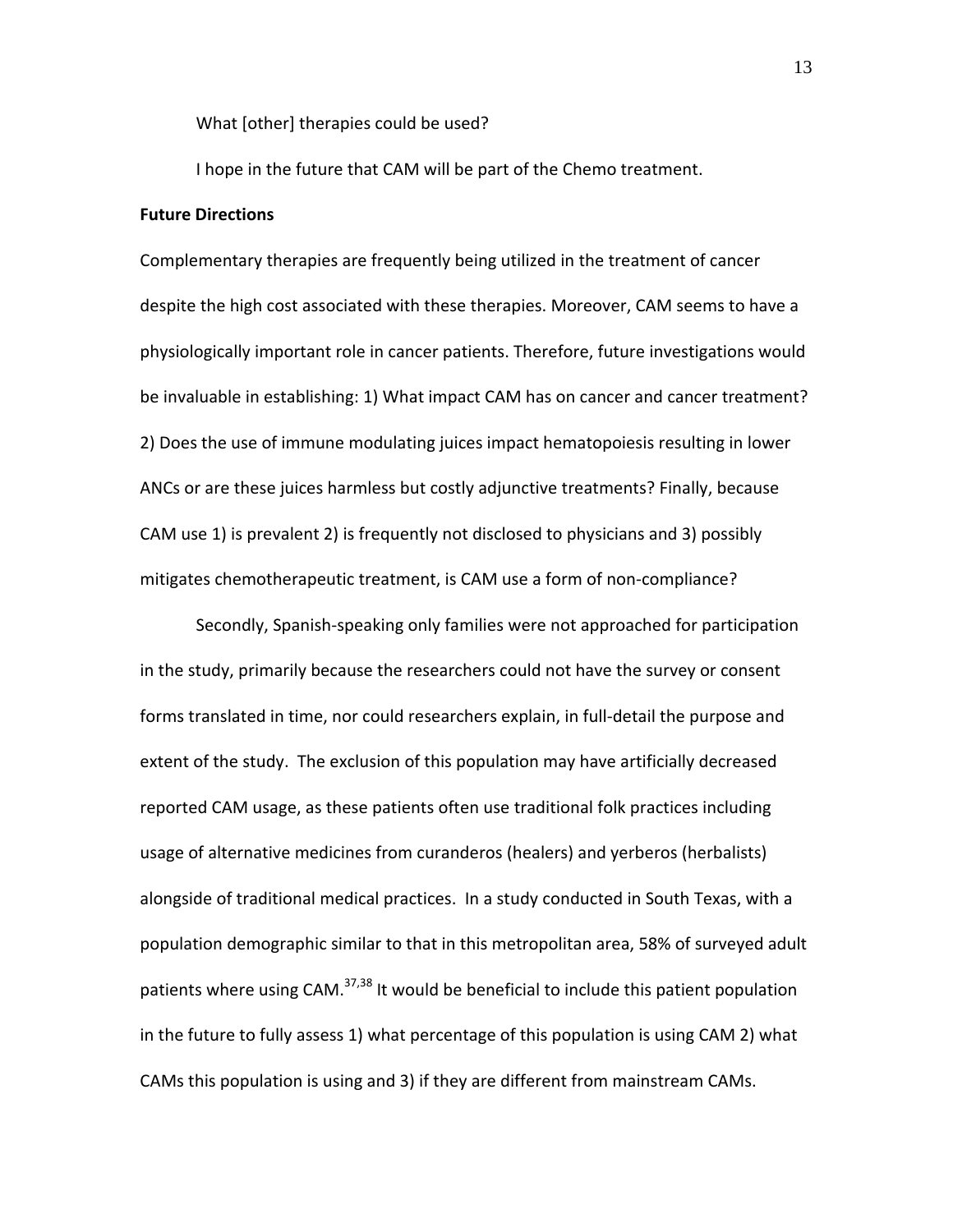# **Acknowledgements**

 $\overline{a}$ 

*Justin Roesch, Stuart Winter, and Mark Holdsworth wish to thank University of New*

*Mexico Pediatric Oncology Program physicians, nurses, and support staff for making*

*possible this research endeavor through providing logistic and technical support.*

http://www.cfsan.fda.gov/~dms/supplmnt.html</u>. Accessed October 21, 2006.<br><sup>8</sup> Breuner CC, Barry PJ, Kemper KJ. Alternative medicine use by homeless youth. *Arch Pediatr Adolesc Med* 

1998; 152:1071-1075.<br><sup>9</sup> Samdup, DZ, Smith RG, Song, S. The Use of Complementary and Alternative Medicine in Children with Chronic Medical Conditions. Am J Phys Med Rehabil. 2006; 85(10):842-846.

and Alternative Medicine Use in a Multisite Pediatric Oncology Practice. J Pediatr Hematol Oncol 2007;

29:705-728.<br><sup>12</sup> Sawyer MG, Gannoni AF, Toogood IR, et al. The use of alternative therapies by children with cancer.<br>Medical Journal of Australia. 1994; 160:320-22.

<sup>13</sup> Filshie J and Rubens C.N.J. Complementary and alternative medicine. *Anesthesiology Clin N Am.* 2006; 24:81-111.<br><sup>14</sup> Ko RJ. Adulterants in Asian patent medicines. New England Journal of Medicine 1998; 339:847.<br><sup>15</sup> Ernst E, Thompson Coon J. Heavy metals in traditional Chinese medicines: a systematic review. Clinical

Pharmacological Therapy. 2001; 70:497-504.<br><sup>16</sup> Bakerink JA, Gospe Jr SM, Dimand RJ, et al. Multiple organ failure after ingestion of pennyroyal oil from<br>herbal tea in two infants. Pediatrics. 1996; 98:944-7.

 $17$  Murch SJ, Krishna-Raj S, Saxena PK. Phytopharmaceuticals: Problems, limitations, and solutions.

Scientific Review of Alternative Medicine. 2000; 4:33-7.<br><sup>18</sup> Natural Medicines Comprehensive Database. http://www.naturaldatabase.com<br><sup>19</sup> Sencer, SF, Reaman GH, Kelly KM. Complementary and alternative medicine utilizatio

<sup>20</sup> Ernst E. Serious adverse effects of unconventional therapies for children and adolescents: a systematic

review of recent evidence. Eur J Pediatr 2003; 162:72-80.<br><sup>21</sup> Mannel, M. Drug interactions with St John's wort: mechanisms and clinical implications. Drug Safety. 2004; 27(11):773‐797.

<sup>&</sup>lt;sup>i</sup> National Institutes of Health Center for Complementary and Alternative Medicine. Classification of complementary and alternative medical practices. NCCAM Publication No. D156, May 2002. Available at: http://nccam.nih.gov/health/whatiscam/#. Accessed October 1, 2008.<br><sup>2</sup> Cassileth, BR, and Vickers, AJ. Complementary and alternative therapies. Urologic Clinics of North

America 2003; 30:369-76<br><sup>3</sup> Faw C. Unproved cancer remedies. A survey of use in pediatric outpatients. JAMA 1977; 238:1536-

<sup>1538.</sup>

 $<sup>4</sup>$  Kelly KM, Jacobson JS, Kennedy DD, et al. Use of unconventional therapies by children with cancer at an</sup> urban medical center. Journal of Pediatric Hematology and Oncology 2000; 22(5):412-6.<br><sup>5</sup> Sencer, SF, Kelly, KM. Complementary and Alternative Therapies in Pediatric Oncology. Pediatr Clin N

Am. 2007 (54):1043-1060.<br><sup>6</sup> Babu KM, McCormick MA, Bird SB. Pediatric dietary supplement use—an update. Clinical Pediatric

Emergency Medicine. 2005; 6:85-92.<br><sup>7</sup> US Food and Drug Administration, Center for Food Safety and Applied Nutrition. Available at:

<sup>&</sup>lt;sup>10</sup> Wilson KM, Klein JD. Adolescents' use of complementary and alternative medicine. Ambul Pediatr 2002; 2:104-10.<br><sup>11</sup> Nathanson I., Sandler E., Ramírez-Garica, G., Armatti Wiltrout, S. Factors influencing Complementary